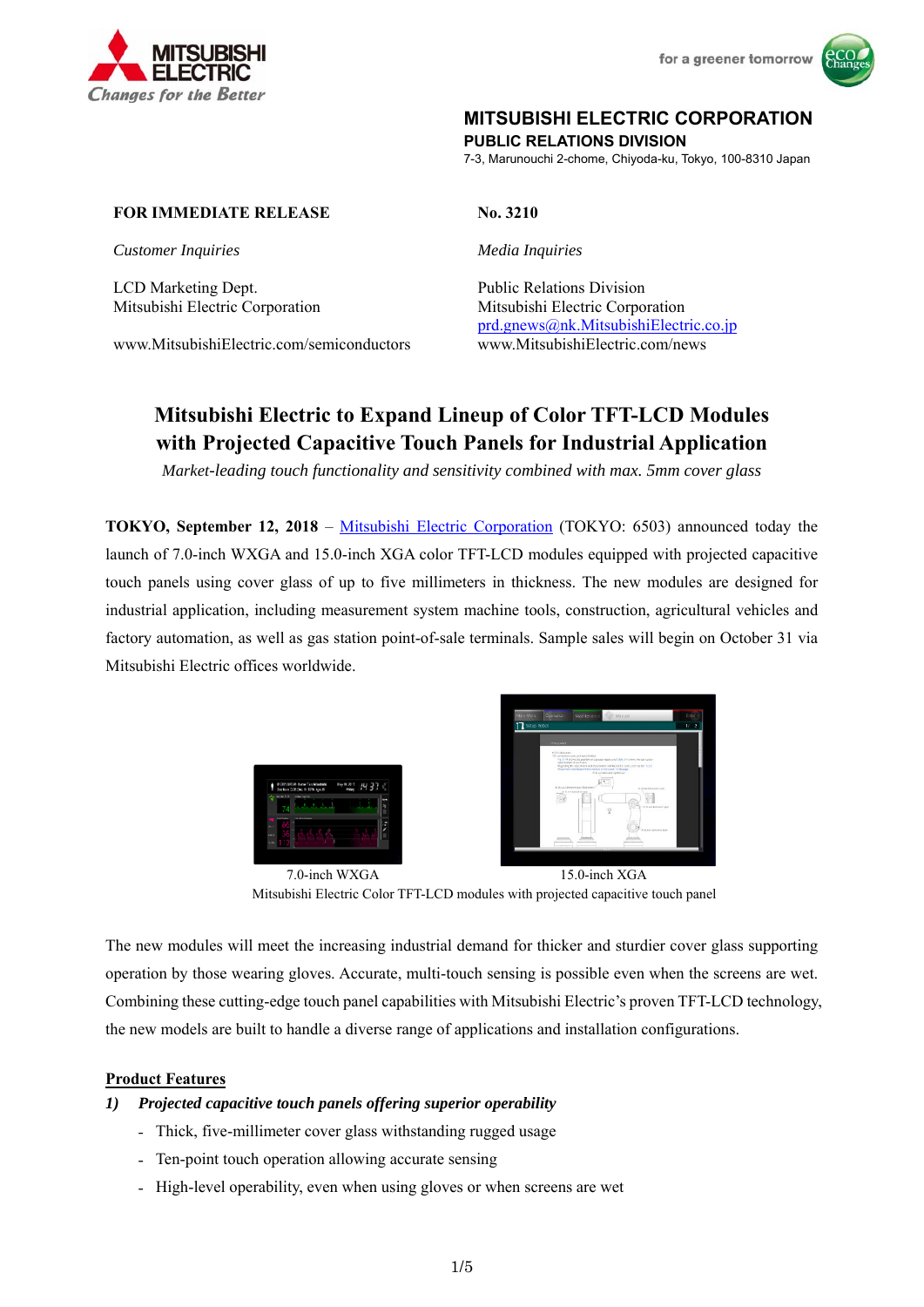### *2) Total touch-panel solution*

- One-stop solution for TFT-LCD, touch panel and touch-control board
- Optional optical bonding\* providing clearer images in bright light
- Tempered cover glass and anti-reflection/anti-smudge surface treatment allowing a wide-range of uses
- Factory-installed TFT-LCD, PCAP touch panel, cover glass and touch controller offering superior reliability
	- \* Resin bonding of the TFT-LCD module, touch-panel sensor and cover glass

#### **Sample Sale Schedule**

| Product                                                                   | Model          | Display Size | Resolution | <b>Brightness</b><br>$(cd/m^2)$ | Shipment          |
|---------------------------------------------------------------------------|----------------|--------------|------------|---------------------------------|-------------------|
| TFT-LCD<br>Modules with<br>Projected<br>Capacitive<br><b>Touch Panels</b> | AA070TA01ADA11 | $7.0$ -inch  | WXGA       | 800                             | October 31, 2018  |
|                                                                           | AA070TA11ADA11 |              |            |                                 |                   |
|                                                                           | AA150XT02DDE11 | $15.0$ -inch | <b>XGA</b> | 600                             | November 30, 2018 |
|                                                                           | AA150XT12DDE11 |              |            | 1200                            |                   |
|                                                                           | AA150XW01DDE11 |              |            | 400                             |                   |
|                                                                           | AA150XW14DDE11 |              |            | 800                             |                   |

#### **Projected Capacitive Touch (PCAP)**

Capacitive touch is a touch screen technology that uses two perpendicular layers of conductive material to form a grid. When electric current is applied, a uniform electrostatic field is created. The touch of a finger or other conductive object distorts the field, allowing the system to accurately track movement across the screen at multiple points. This technology is commonly used in smartphones and tablets.

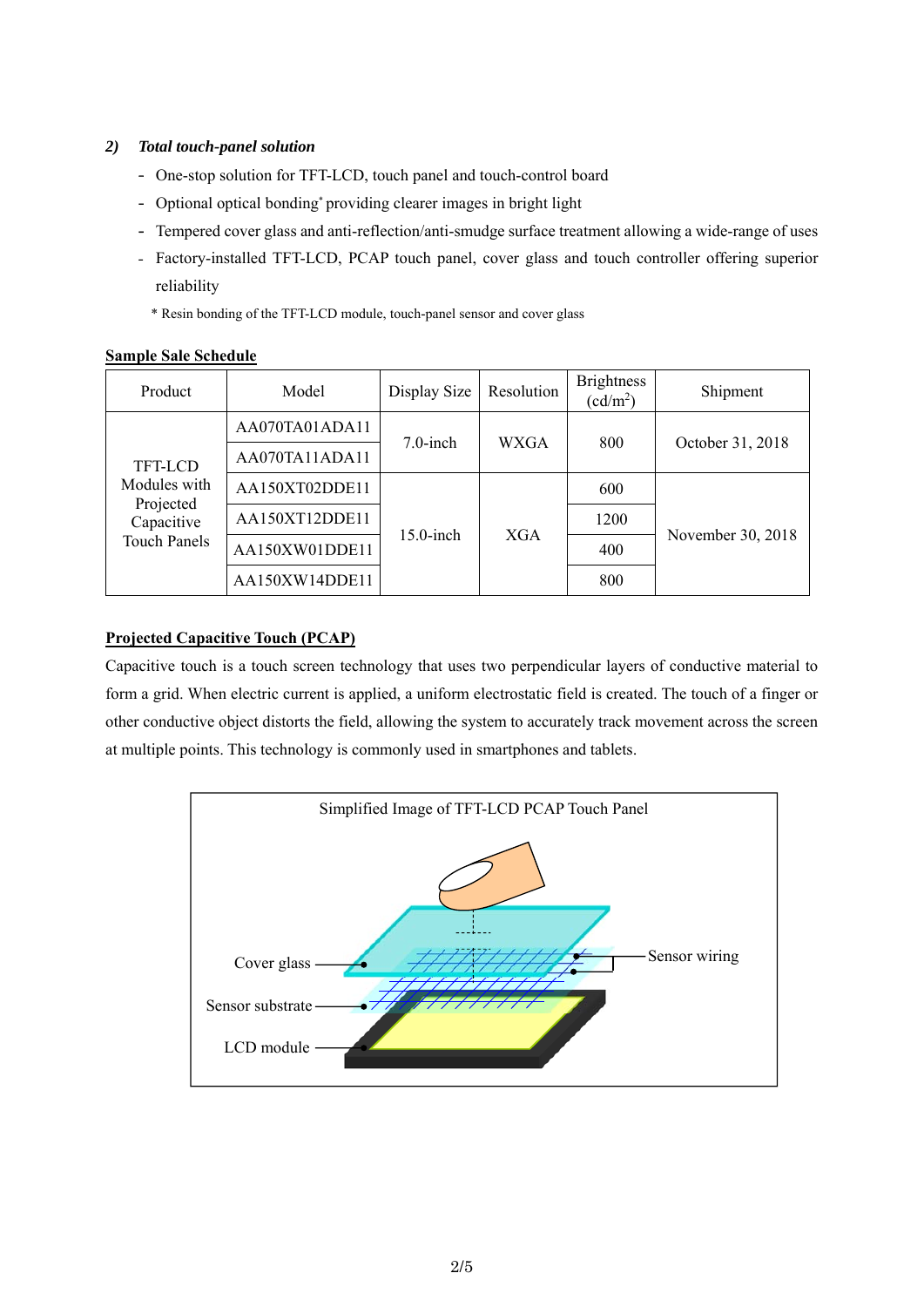| Display Size | Resolution  | <b>Brightness</b><br>$(cd/m^2)$ | Viewing angles (°)<br>(U/D), (L/R) | Model                 |  |
|--------------|-------------|---------------------------------|------------------------------------|-----------------------|--|
| $6.5$ -inch  | <b>VGA</b>  | 1000                            | 80/60, 80/80                       | AA065VE11ADA11        |  |
| $7.0$ -inch  |             | 800                             | 88/88, 88/88                       | AA070MC01ADA11        |  |
|              | <b>WVGA</b> | 1040                            | 88/88, 88/88                       | AA070MC11ADA11        |  |
|              |             | 800                             | 60/80, 80/80                       | AA070ME01ADA11        |  |
|              |             | 1200                            | 60/80, 80/80                       | AA070ME11ADA11        |  |
|              | <b>WXGA</b> | 800                             | 88/88, 88/88                       | AA070TA01ADA11        |  |
|              |             | 800                             | 88/88, 88/88                       | AA070TA11ADA11        |  |
| 8.0-inch     | <b>WVGA</b> | 960                             | 80/80, 80/80                       | AA080MB01ADA11        |  |
|              |             | 1200                            | 80/80, 80/80                       | AA080MB11ADA11        |  |
|              |             | 480                             | 88/88, 88/88                       | AA084SC01ADA11        |  |
|              | <b>SVGA</b> | 480                             | 80/60, 80/80                       | AA084SD01ADA11        |  |
|              |             | 960                             | 80/60, 80/80                       | AA084SD11ADA11        |  |
| 8.4-inch     |             | 560                             | 88/88, 88/88                       | AA084XD01ADA11        |  |
|              | <b>XGA</b>  | 800                             | 88/88, 88/88                       | AA084XD11ADA11        |  |
|              |             | 400                             | 80/60, 80/80                       | AA084XE01ADA11        |  |
|              |             | 800                             | 80/60, 80/80                       | AA084XE11ADA11        |  |
|              | <b>WXGA</b> | 400                             | 88/88, 88/88                       | AA101TA02ADA11        |  |
| $10.1$ -inch |             | 800                             | 88/88, 88/88                       | AA101TA12ADA11        |  |
| $10.6$ -inch | <b>WXGA</b> | 800                             | 88/88, 88/88                       | AA106TA01DDA11        |  |
|              |             | 800                             | 88/88, 88/88                       | AA106TA11DDA11        |  |
|              |             | 560                             | 80/80, 80/80                       | AA121XN01DDE11        |  |
|              |             | 1040                            | 80/80, 80/80                       | AA121XN11DDE11        |  |
|              | <b>XGA</b>  | 400                             | 88/88, 88/88                       | AA121XP01DDE11        |  |
| $12.1$ -inch |             | 800                             | 88/88, 88/88                       | AA121XP13DDE11        |  |
|              | <b>WXGA</b> | 640                             | 80/60, 80/80                       | AA121TD01DDE11        |  |
|              |             | 1200                            | 80/60, 80/80                       | AA121TD11DDE11        |  |
|              |             | 400                             | 88/88, 88/88                       | AA121TH01DDE11        |  |
|              |             | 800                             | 88/88, 88/88                       | AA121TH11DDE11        |  |
|              | XGA         | 600                             | 60/80, 80/80                       | AA150XT02DDE11        |  |
|              |             | 1200                            | 60/80, 80/80                       | AA150XT12DDE11        |  |
| 15.0-inch    |             | 400                             | 88/88, 88/88                       | <b>AA150XW01DDE11</b> |  |
|              |             | 800                             | 88/88, 88/88                       | <b>AA150XW14DDE11</b> |  |
| $19.0$ -inch | <b>SXGA</b> | 400                             | 80/80, 80/80                       | AA190EB02DDE11        |  |

**Lineup of Color TFT-LCD Modules with Projected Capacitive Touch Panels** (new models in bold)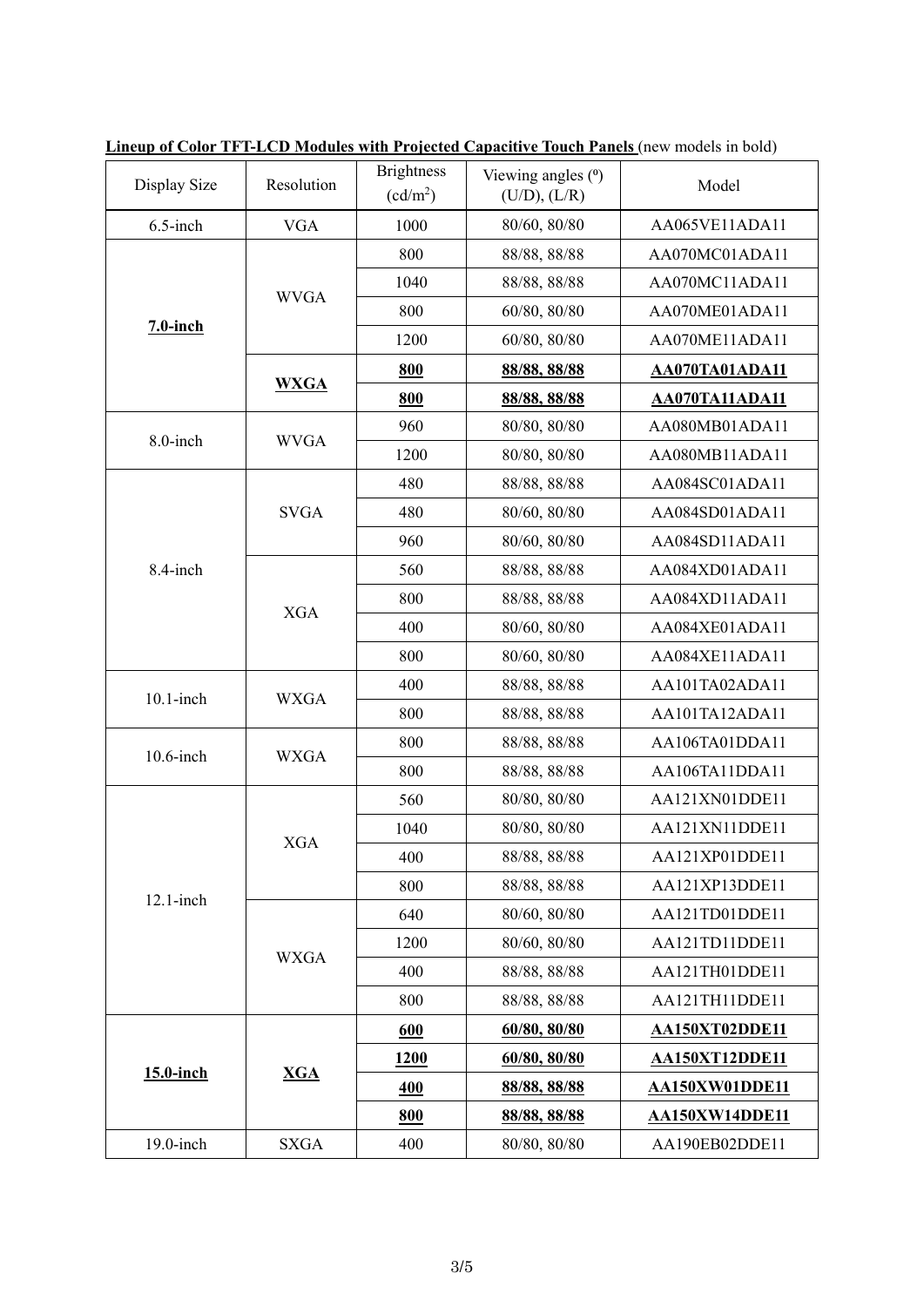# **Specifications**

| Model                                           |   | AA070TA01ADA11                     | AA070TA11ADA11                            |  |  |
|-------------------------------------------------|---|------------------------------------|-------------------------------------------|--|--|
| Display size/resolution                         |   | 17.8cm (7.0 inches) WXGA           |                                           |  |  |
| Display area (mm)                               |   | 151.68 (H) $\times$ 91.01 (V)      |                                           |  |  |
| Number of dots                                  |   | 1280 (H) $\times$ 768 (V)          |                                           |  |  |
| Pixel pitch (mm)                                |   | $0.1185$ (H) $\times$ 0.1185 (V)   |                                           |  |  |
| Contrast ratio                                  |   | 1000:1                             |                                           |  |  |
| Luminance $(cd/m^2)$                            |   | 800                                |                                           |  |  |
| Viewing angles ( <sup>0</sup> )<br>(U/D), (L/R) |   | 88/88, 88/88                       |                                           |  |  |
| Colors                                          |   |                                    | 262K (6 bits/color), 16.7M (8 bits/color) |  |  |
| LED driver                                      |   | Implemented                        |                                           |  |  |
| Electrical interface                            |   | LVDS 6/8 bits                      |                                           |  |  |
| <b>Size</b><br>(mm)                             | W | 189.8 (LCD: 169.8)                 |                                           |  |  |
|                                                 | H | 129.7 (LCD: 109.7)                 |                                           |  |  |
|                                                 | D | $13.6$ (LCD: $8.9$ ) <sup>**</sup> |                                           |  |  |
| Operational temperatures (°C)                   |   | $-30$ to $+70$                     |                                           |  |  |
| Storage temperatures $(^{\circ}C)$              |   | $-40$ to $+80$                     |                                           |  |  |
| Glass thickness (mm)                            |   | Up to $5$                          |                                           |  |  |
| Black mask printing                             |   | Available                          |                                           |  |  |
| Strengthening treatment                         |   | Available                          |                                           |  |  |
| Low-reflection treatment                        |   | Available                          |                                           |  |  |
| Anti-smudge treatment                           |   | Available                          |                                           |  |  |
| Optical bonding*                                |   | Available                          |                                           |  |  |
| Controller interface                            |   | <b>USB</b>                         |                                           |  |  |
| Operating systems <sup>7</sup>                  |   | Windows7/8.1/10 and Linux          |                                           |  |  |

\*\* Depends on cover glass thickness (1.1mm in this example)

\*\*\* Support for other operating systems is available upon request